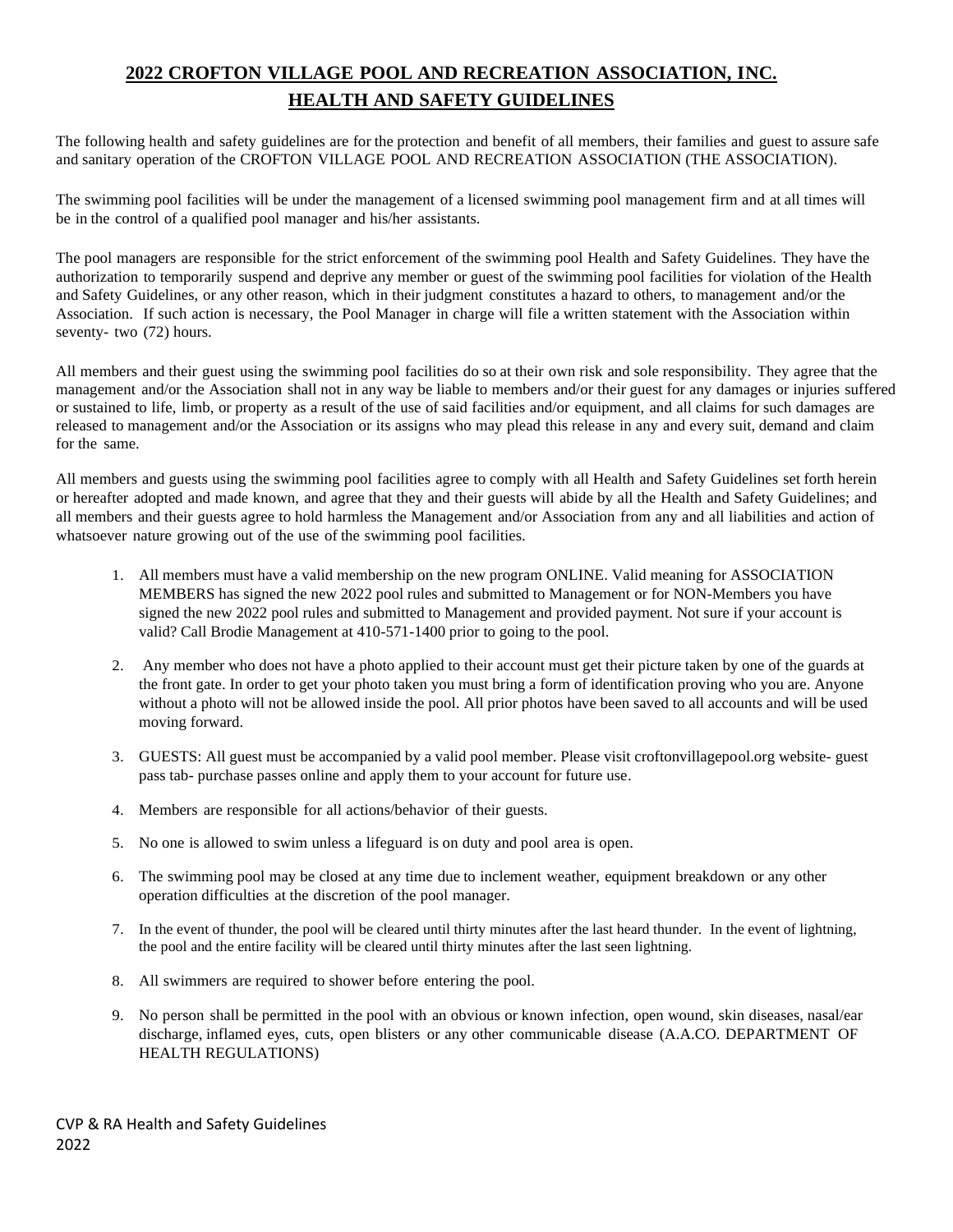### **10. MAIN POOL - REGARDLESS OF AGE, ANY CHILD WHO HAS NOT BEEN TOILET TRAINED WILL ONLY BE ALLOWED IN THE MAIN POOL IF THEY ARE WEARING THE APPROPRIATE SWIM DIAPER. (A.A. CO. DEPARTMENT OF HEALTH REGULATION)**

- 11. WADING POOL IS RESTRICTED TO CHILDREN SIX (6) AND UNDER. THOSE CHILDREN USING THE WADING POOL, SIX (6) AND UNDER MUST ALWAYS HAVE PARENTAL SUPERVISION .
- 12. CHILDREN AND INFANTS USING THE WADING POOL WHO ARE NOT TOILET-TRAINED MUST WEAR TIGHT FITTING RUBBER OR PLASTIC PANTS OVER CLEAN, FORM FITTING UNDERWEAR. (ONLY SWIM DIAPERS WILL BE ALLOWED!!!) (A.A.CO. DEPARTMENT OF HEALTH REGULATION)
- 13. Swimmers must wear proper swimming apparel. No makeshift suits, thong-style bottoms or street clothes are allowed in the pool. Clothing such as cut-offs, gym shorts and underwear are not permitted as swimwear. All clothing must be colorfast and of light weight material suitable for swimwear, such as Lycra, spandex or nylon. Heavier clothing material such as jackets, sweatpants and long sleeve shirts may not be worn due to safety issues and the weight of the clothing once it is wet. Street shoes are not recommended in the pool area and are prohibited in the pool.
- 14. Swim wear should not have been worn for exercising immediately prior to pool use as soiled clothing can create an unhealthy swimming environment.
- 15. T-shirts (including those for modesty or sun protection) are not permitted. Rash guards, which are more tight-fitting and designed for in water use, which offer protection from the sun, will be permitted.
- 16. Glass containers ARE NOT permitted within the pool enclosure. (A.A. CO. DEPARTMENT OF HEALTH REGULATIONS)
- 17. Alcoholic beverages ARE NOT permitted within the pool enclosure. (A.A. CO. DEPARTMENT OF HEALTH REGULATIONS)
- 18. Patrons under the influence of alcohol and/or drugs will not be admitted to the facility.
- 19. PROFANITY, RUNNING, PUSHING, WRESTLING, HORSEPLAY OR CAUSING UNDUE DISTURBANCE ARE PROHIBITED AT ALL TIMES IN THE FACILITY!
- 20. Personal Misconduct endangering the safety of self and/or others by any Member or guest is prohibited.
- 21. SAFETY BREAK, AS SCHEDULED BY THE LIFEGUARDS, WILL BE FOR ANY INDIVIDUAL OVER EIGHTEEN (18) YEARS OF AGE.
- 22. For the purpose of supporting non-swimmers, inner tubes and all other flotation devices are not permitted at any time. For safety purposes, only a life vest is approved by the United States Coast Guard is to be used. If a child uses such a life vest, a parent or guardian must always accompany the child in the water .
- 23. Hard balls and hard plastic objects, etc. are prohibited in the pool. Soft/pool approved balls, dive sticks and water rings will be allowed at the discretion of the onsite pool manager.
- 24. Use of mask, goggles, and/or flippers will only be allowed at the discretion of the pool manager.
- 25. Kickboards will only be allowed at the discretion of the pool manager and only used for swim training and/or lap swimming. Proper usage is required (no throwing, sitting, or standing on them at any time will be permitted).
- 26. All persons swimming in the deep end of the pool must show competence by swimming one length of the pool and treading water for one (1) minute unassisted when asked to do so by a lifeguard.
- 27. Pool furniture including tables, umbrellas, etc. are not to be moved and are on a first come, first serve basis.

CVP & RA Health and Safety Guidelines 2022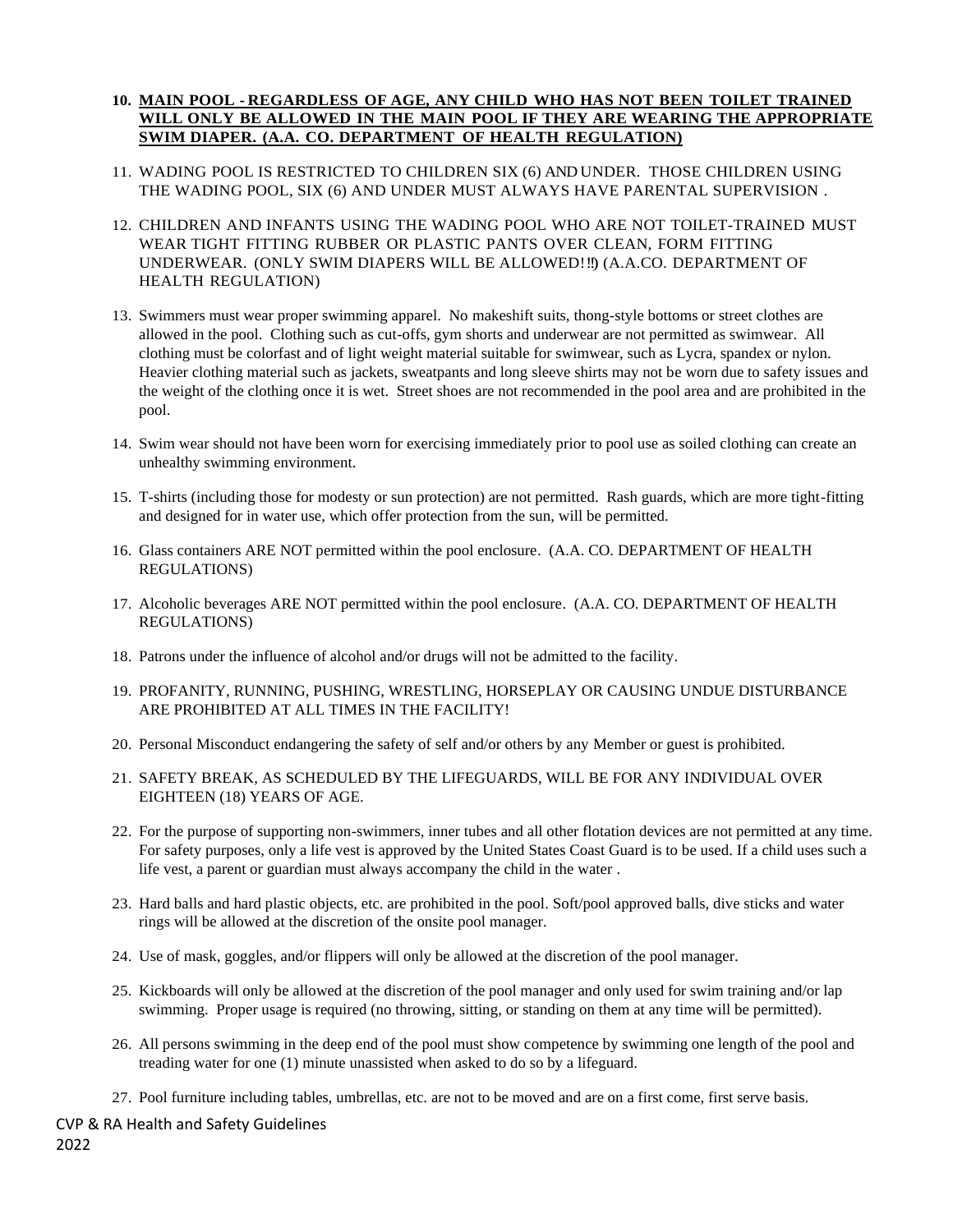- 28. Smoking is prohibited within the pool facility. Smoking is permitted outside the facility only in designated areas. Proper extinguishing and disposal of cigarette butts in appropriate containers must be done at all times. No cigarette butts shall be discarded on the lawn, concrete or parking lot areas.
- 29. Vapor Pens are prohibited within the pool facility at all times.
- 30. Food, drinks and Ice cream must be consumed outside of the facility or in the pavilion area.
- 31. All trash is to be placed in appropriate trash receptacles located throughout the facility and provided for this purpose.
- 32. Volume of radios, CD's, etc. must be kept low in order to reduce disturbance to other pool patrons. It is recommended that headphones be used in order to eliminate disturbance to others.
- 33. VIOLATORS OF POOL HEALTH AND SAFETY GUIDELINES ARE SUBJECT TO SUSPENSION OF POOL PRIVILEGES, TEMPORARILY OR PERMANENTLY.
- 34. The pool manager has the authority to make additional rules and to enforce all rules for the health and safety of the majority.
- 35. In efforts to improve swimmer safety, the Management and Association have implemented the following standards for children, non-swimmers and swim tests. Please note: members are responsible for informing their guests of these rules.

#### NON-SWIMMERS

- A non-swimmer is anyone under the age of 18 who is not able to pass the swim test;
	- o Non-swimmers may not come to the pool without adult supervision.
- When using the pool, the guardian must be engaged and within arm's reach of their non-swimmer at all times.
- Non-swimmers who are not adequately supervised by a responsible adult will be asked to exit the water for their safety.

## SWIM TESTS

- Standard swim test includes:
	- o Swim one length of the pool
	- o Tread water for one minute in the deep end of the pool

# COMING TO THE POOL ALONE

- Children under 13 must be accompanied by an adult (18 years or older) and may be required to take a swim test at the discretion of the pool guards.
- An adult is a responsible person, 18 years of age or older.

# **ULTIMATELY THE PARENT/GUARDIAN IS ALWAYS RESPONSIBLE FOR THE SAFETY OF THEIR CHILDREN!**

# **HOURS OF OPERATION (Weather Permitting)**

**Nantucket Pool: When public schools are in session: Weekdays- 1:00 PM- 8:00 PM and Weekends/Holidays 10:00 AM- 8:00 PM Schools out hours: 10:00 AM-8:00 PM**

**Wellfleet Pool:** 

**When public schools are in session: Weekdays- 3:00 PM- 7:00 PM and Weekends/Holidays- 10:00 AM-8:00 PM Schools out hours: Tuesdays and Saturdays 9:00 AM- 8:00 PM while all other days are 10:00 AM- 8:00 PM**

**Both pools will be open 7 days a week from Memorial Day through Labor Day.**

#### **Any changes in the hours of operation will be posted at the gate.**

CVP & RA Health and Safety Guidelines 2022